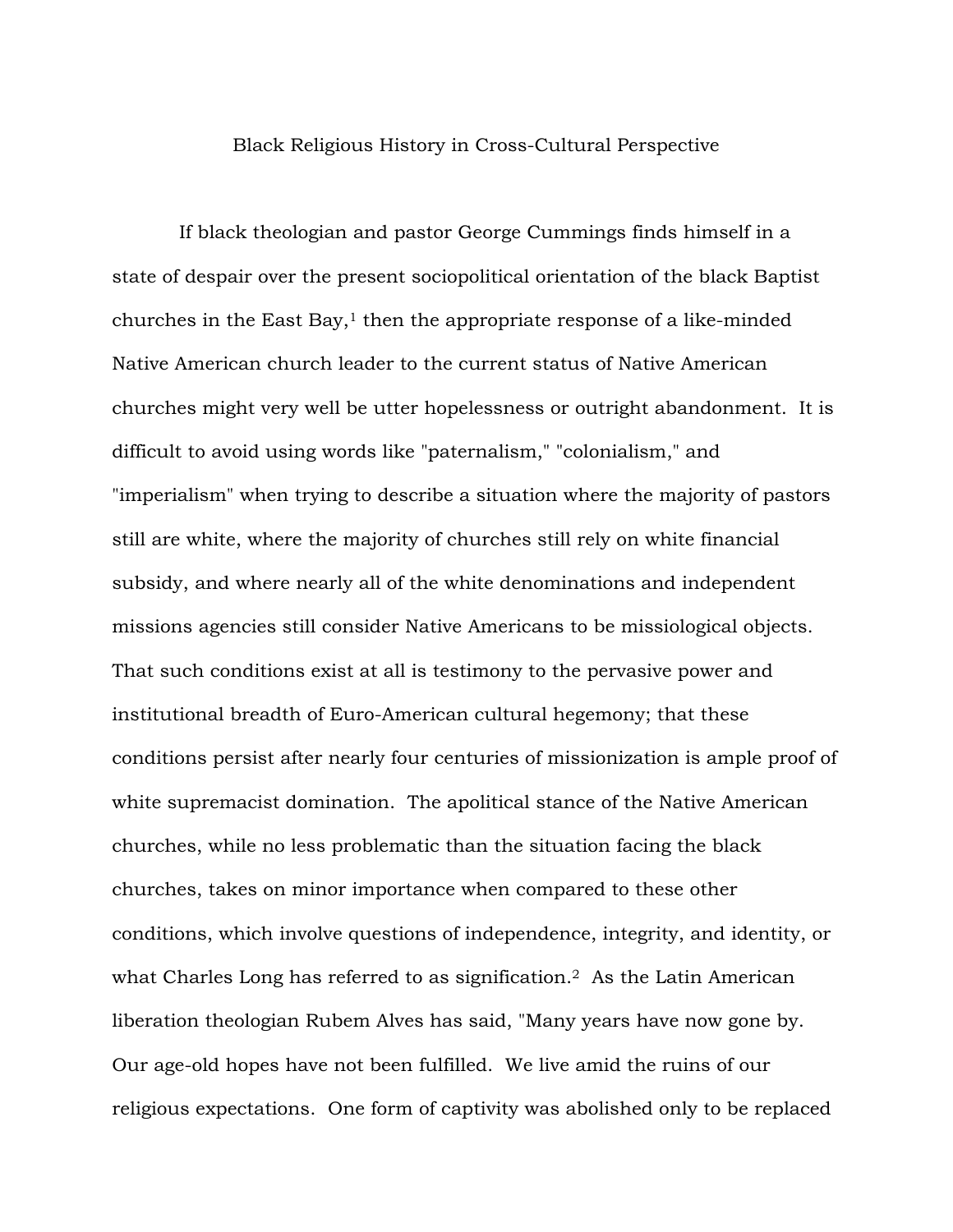by another. Now, in trying to find meaning in our biographies, we find that we have been steadily beating a retreat. Our backs are to the wall, and there is no escape. The exodus of which we dreamed earlier has miscarried. Instead we now find ourselves in a situation of exile and captivity."3

Thus, while the African American and Native American experiences with Christianity bear many similarities, they are also different in some important ways. Comparative historical and sociological study can shed light on these similarities and differences as they relate to the determinative presence of the dominant Euro-American culture. But comparative study must go beyond merely analyzing the minority experience of white racism; it must also discover the presence and interpret the meaning of interactions and relationships between the various minority communities apart from Euro-American culture. The research questions raised by comparative study are thus multidimensional in nature.

What were the constituent influences that contributed to the development of slave religion in the antebellum South? What are the social and cultural factors that have given rise to the various independent black churches since the eighteenth century? These two questions—and many others—concerning the history of black religion can be answered more fully by incorporating a comparative study of the Native American experience. There is not enough room in an essay of this scope to address either of these questions with any depth. I will attempt to outline both in order to indicate the kinds of insights such a research methodology might yield.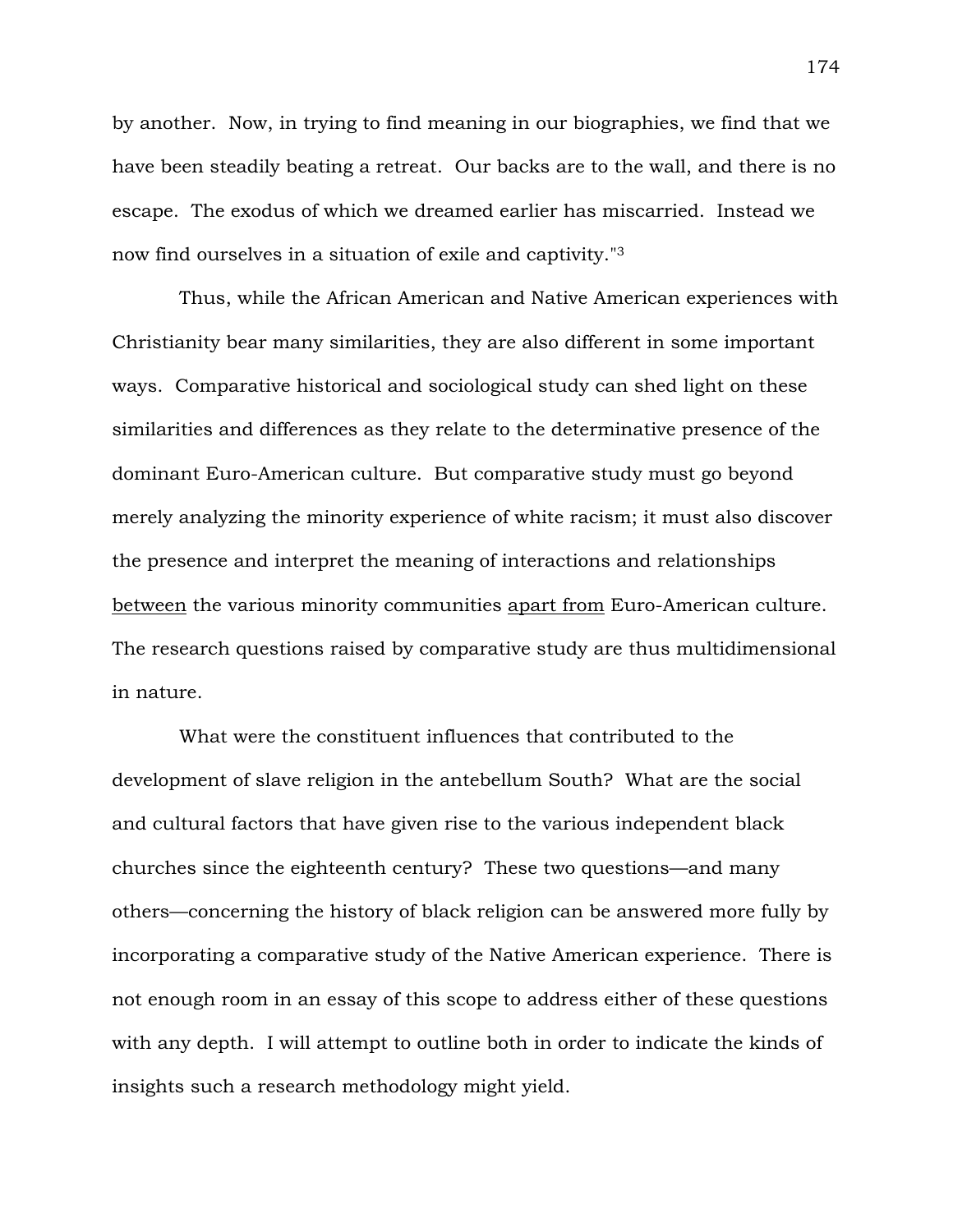\* \* \*

Historians studying the rise and spread of "slave religion" in the antebellum South have observed that several distinct religious traditions contributed to this early stage of the African American religious experience. African slaves brought with them a variety of African traditional religions as well as some awareness of Islam and perhaps even Christianity. Contact with Native American religions and with European forms of Christianity throughout the Americas meant that these newly arrived (involuntary) immigrants had a wide diversity of religious beliefs and practices at their disposal. Albert Raboteau and Gayraud Wilmore have explored the process of religious development that gave rise to the "invisible institution" and the black church tradition in the United States. While Raboteau and Wilmore both suggest that religious interactions between African Americans and Native Americans in North America may be worth consideration, neither one has included this dimension of the history in his analysis.

Raboteau provides an overview of the range of religious influences in the opening section of Slave Religion: "African beliefs and customs persisted or were transmitted by slaves to their descendents. Shaped and modified by a new environment, elements of African folklore, music, language, and religion were transplanted in the New World by the African diaspora. Influenced by colonial European and indigenous native American cultures, aspects of the African heritage have contributed, in greater or lesser degree, to the formation of various Afro-American cultures in the New World."4 In two passages later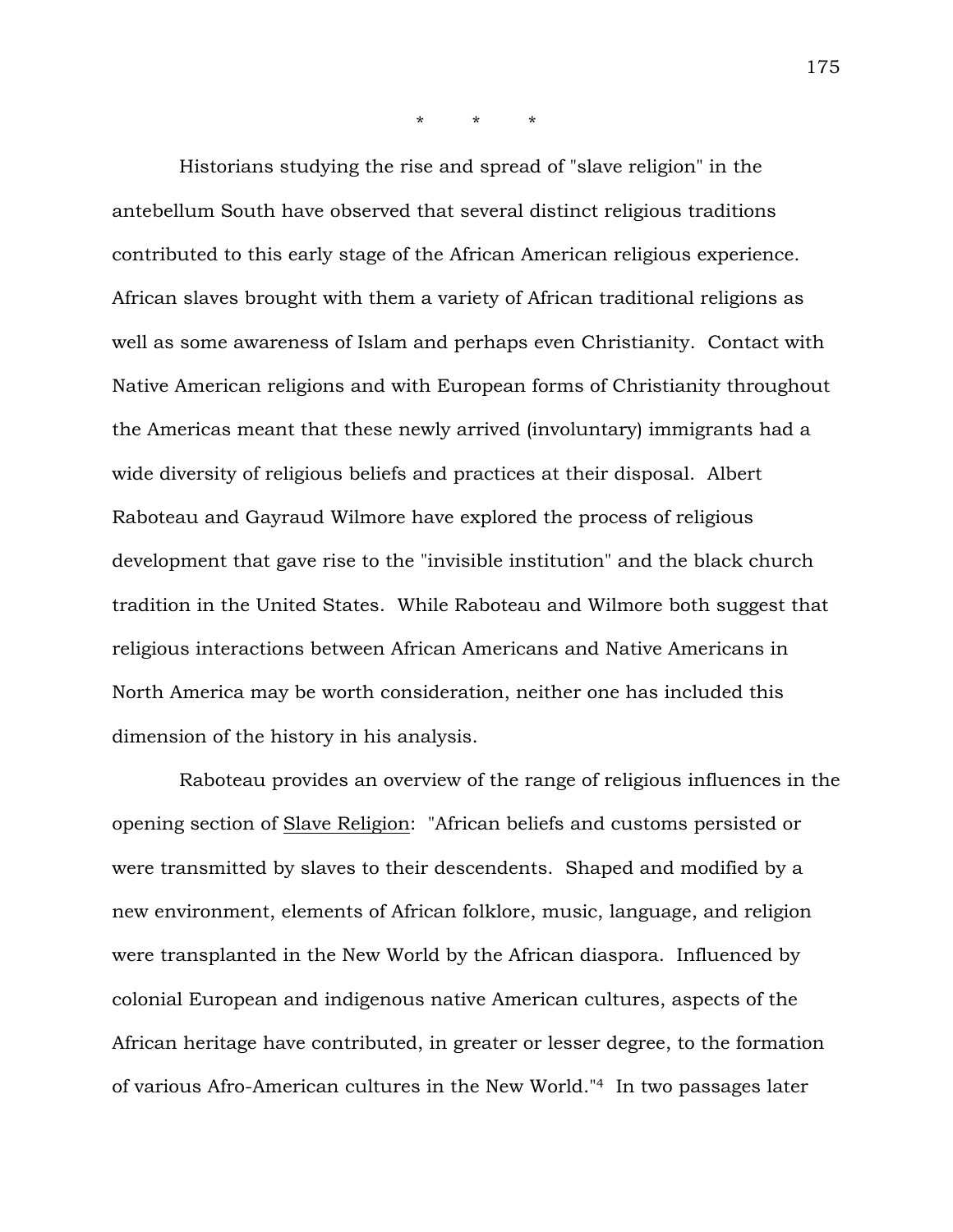on, he elaborates on the influence of South American Indian religions: "Among the slaves, traditional African beliefs (and, to a degree, Islam) continued to exist and were syncretized with Portuguese Catholic and Indian beliefs into new Afro-Brazilian forms." "The magical lore of Africa, combined with European and Indian magical customs, figured prominently in the daily lives of the slaves and their descendents."5 But these three references represent Raboteau's only consideration of the ways in which Native American religions interacted with and influenced African slaves. While his opening comments suggest two primary influences—European Christianity and Native American traditional religions—on slave religion as it grew out of African tribal traditions, he really considers only the first.

It is worth pointing out that the index to Raboteau's book does not even include an entry for "Native Americans."6 Perhaps Raboteau's exclusive focus on the African American experience with Christianity is partially due to a lack of documentary material that would allow for a study of the Native American influence. And yet it is interesting to note that at least two sources which he cites include passing references to a connection between the religious practices of the slaves and North American Indian traditions. A description of "the style of musical behavior of black revivalists in the Philadelphia Conference" in 1819 includes the following passage: "In the blacks' quarters, the coloured people get together, and sing for hours together, short scraps of disjointed affirmations, pledges, or prayers, lengthened out with long repetitious choruses. They are all sung in the merry chorus-manner of the southern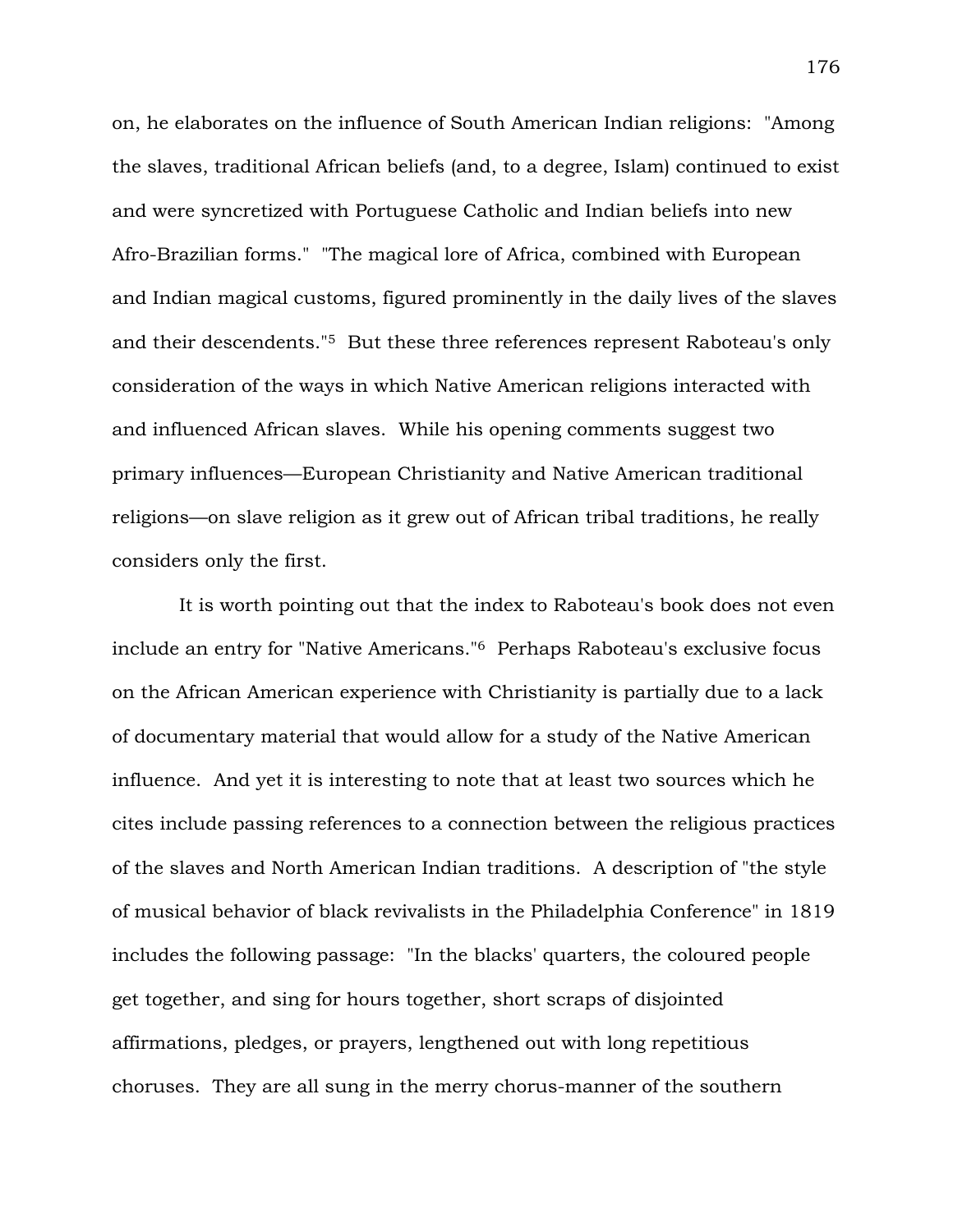harvest field, or husking-frolic method, of the slave blacks; and also very greatly like the Indian dances. With every word so sung, they have a sinking of one or other leg of the body alternately; producing an audible sound of the feet at every step." An 1861 account of "regular religious worship of the slaves on one plantation" contains a similar observation: "It is their custom, in social worship, to work themselves up to a great pitch of excitement, in which they yell and cry aloud, and, finally shriek and leap up, clapping their hands and dancing, as it is done at heathen festivals."7

Like Raboteau, Wilmore also refers to the range of religious influences in the introduction to Black Religion and Black Radicalism, but without mention of the Native American dimension: "It is impossible to make a comprehensive study of the black church and religion without cognizance of the triangular relationship between the United States, Africa, and the Caribbean. Black religion began in Africa, was mixed with European Christianity in the Caribbean and in Latin America, and was further molded by, and recoiled from, American evangelical Protestantism on the slave plantations of the South and among the tiny communities of free blacks in the North."8 Later on, though, he recognizes the influence of Native American religious traditions on slave religion:

In the formation of a new common language, in the telling of animal tales and proverbs, in the leisure-time practice of remembered handicrafts, in the preparation of foods, homemade medicines, and magical potions and charms, in the standardization of rituals of birth, marriage, and death, in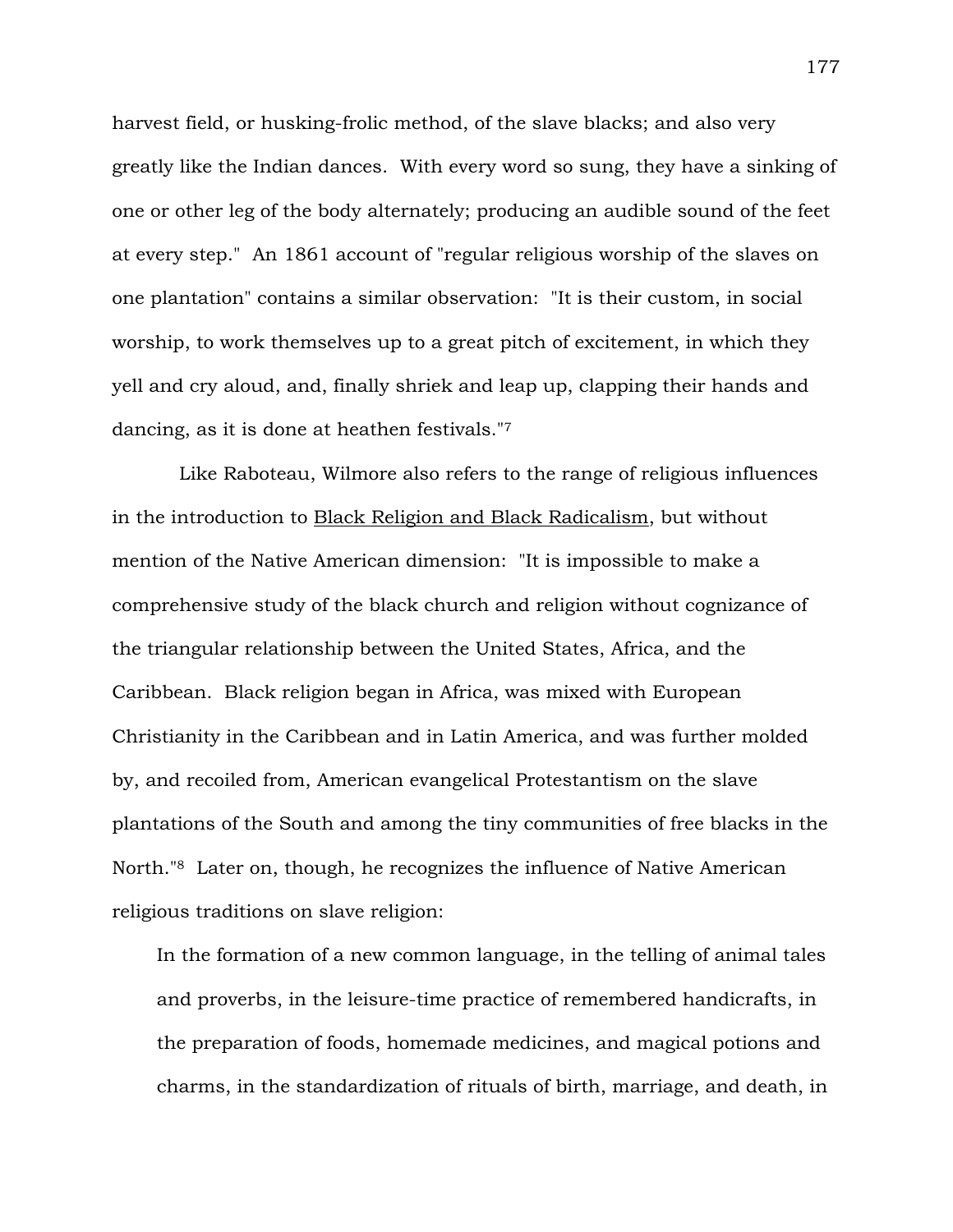the creation of modes of play and parody, in the expression of favorite styles of singing, instrumental music, and the dance—in all of this and by these and other means—slaves wove for themselves the tapestry of a new African-American culture. It was a culture of human survival in the face of legal oppression and forcible acculturation. It was a culture impregnated with spiritual and occult elements of African, European, and Amerindian origin, integrated around a basically religious conception of life and reality.9

Wilmore summarizes his position on the question of "Africanisms" by stating that many "elements of African traditional religions were found in some form, however attenuated, in the slave community of the eighteenth and nineteenth centuries and were absorbed to some degree into Christianity in the Caribbean and North America." He then goes on to suggest, in an undocumented comment, that "it should be noted that many [elements of African traditional religions] are also found in Amerindian religions and some attempt is being made to recover them from that source."10 But apart from these passages, Wilmore—like Raboteau—does not attempt to analyze religious interactions between African Americans and Native Americans.

Both Raboteau and Wilmore, then, have recognized the similarities between African and Native American tribal traditions and have acknowledged that some degree of cultural and religious interactions between the groups took place. But in considering the origins and development of the African American religious tradition, both have also focused their attention on the problem of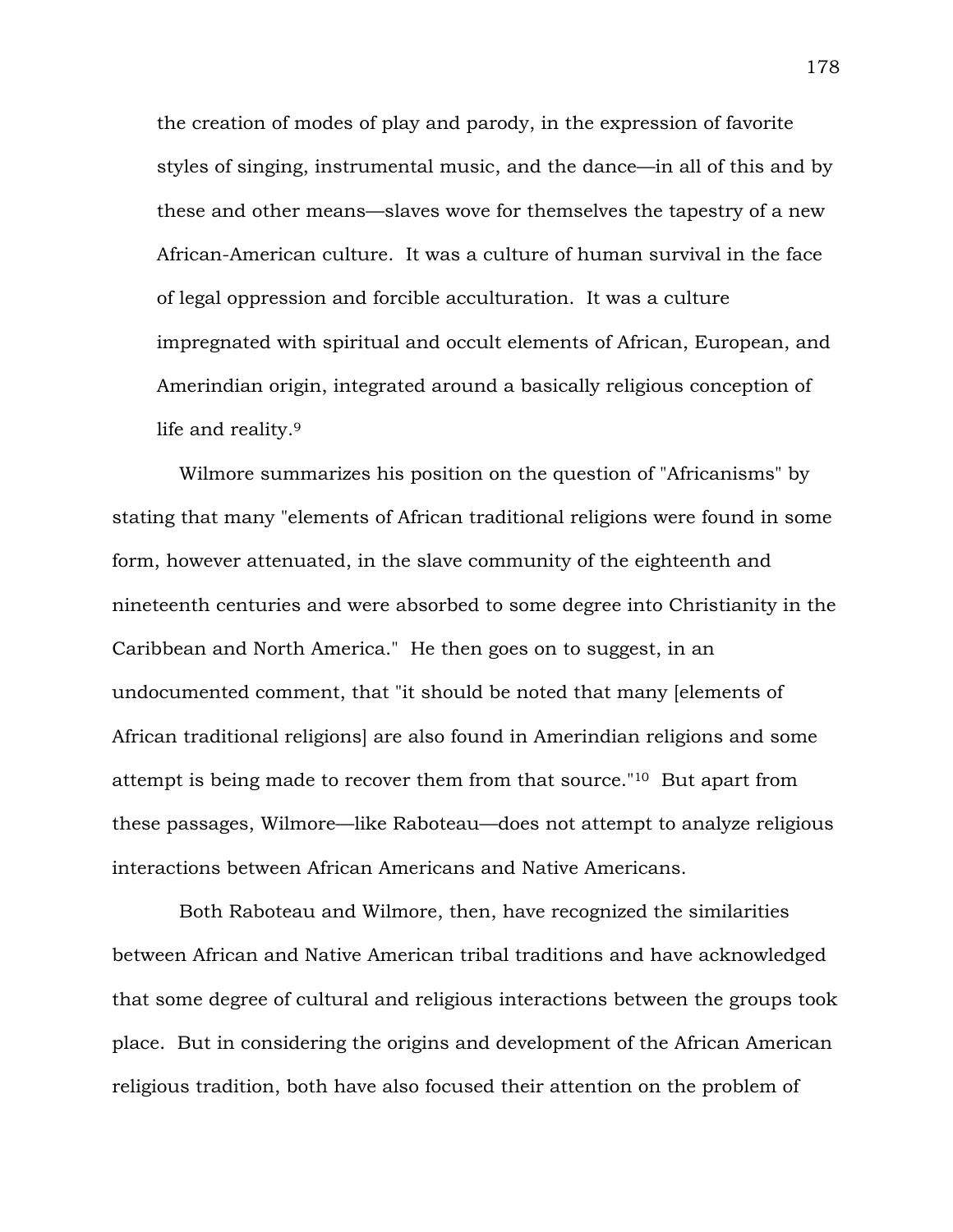African-European interactions, especially with regard to the process by which African Americans in the United States adopted predominantly Christian forms of religious belief and practice. Such an approach certainly addresses the concerns of the contemporary black churches and offers a revisionist alternative to white church historians, who typically marginalize the black Christian presence in the United States. But it may be worth asking whether there exist historical or ethnographic materials that could shed light on African–Native American interactions as well, in an effort to understand more fully the development of slave religion and the black churches. Not to engage in such a study is to run the risk of unintentionally reinforcing the Eurocentric paradigm of American history, which suggests that interactions between minority cultures are always mediated through white mainstream culture and that the Native American presence in American history is incidental or even negligible. Charles Long has commented on the nature of this dilemma: "If [American] culture is continually understood simply as the culture of Europeans who came to a virgin land all subsequent interpretation will tend to be wrong-headed. I have experimented with the most general categorization of American culture as an aboriginal-Euro-African culture."11

Against the Eurocentric paradigm of American history, we know that African Americans and Native Americans have related in a number of ways both before and after Emancipation and Removal. To list just a few: C. Eric Lincoln refers to Estevanica, the African-Spanish explorer who "discovered" the Zuni people in the American Southwest.12 Sixteenth-century Roman Catholics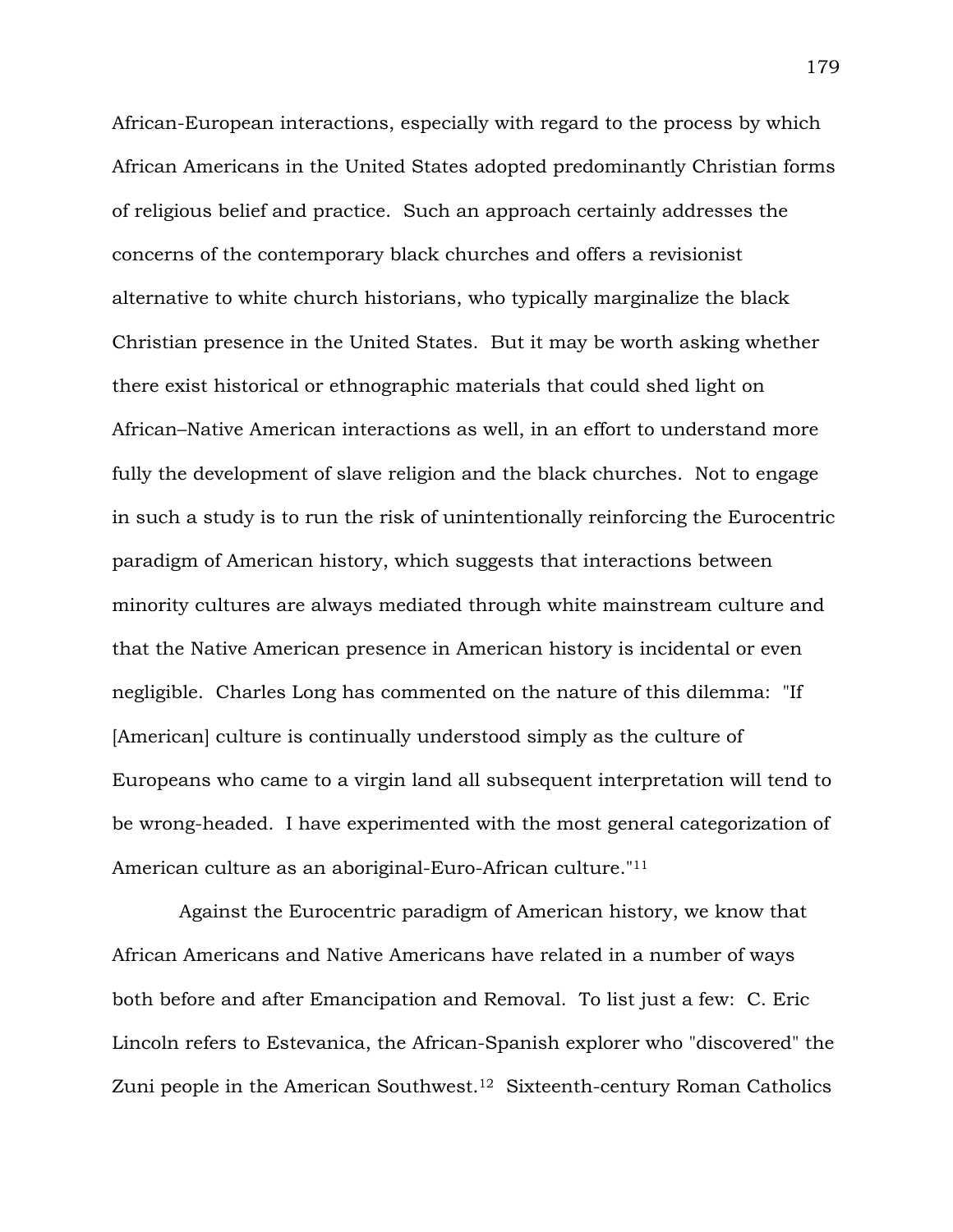proposed that "Christianized Blacks could better convert the Indians, although it was never quite clear why 'savages and heathens' should promise greater success in the conversion enterprise than Christians with the seasoning of centuries. Perhaps the fact that slaves from Guinea brought four times as much as Indian slaves in the American market was not altogether irrelevant."13 Perhaps the Catholics also recognized the similarities in tribal belief and practice between Africans and Native Americans. This might explain their concern over the spread of Islam among Native Americans through contact with early black Muslims.14 It might also account for the fact that "explorers in remote areas of Brazil encountered Indians and mestizos who had learned the rudiments of Christianity from escaped slaves in the eighteenth century."15 One of the first black Baptist ministers was George Liele, founder of the Silver Bluff (South Carolina) church, whose master, George Galpin, ran an Indian trading post there.16 C. Eric Lincoln and Lawrence Mamiya make brief mention of John Stewart, the black (United) Methodist missionary who served among the Wyandotte people in Ohio.17

The removal of the southeastern tribes to Indian Territory (present-day Oklahoma) did not take place until the 1830s, and even then a number of isolated Native American communities remained scattered throughout the South. Escaped African slaves were harbored by the Seminoles in Spanish Florida and fought with them against U.S. military forces. Plantation owners among the southeastern tribes owned African slaves, both before and after Removal, though the practice was opposed by the majority of (more traditional)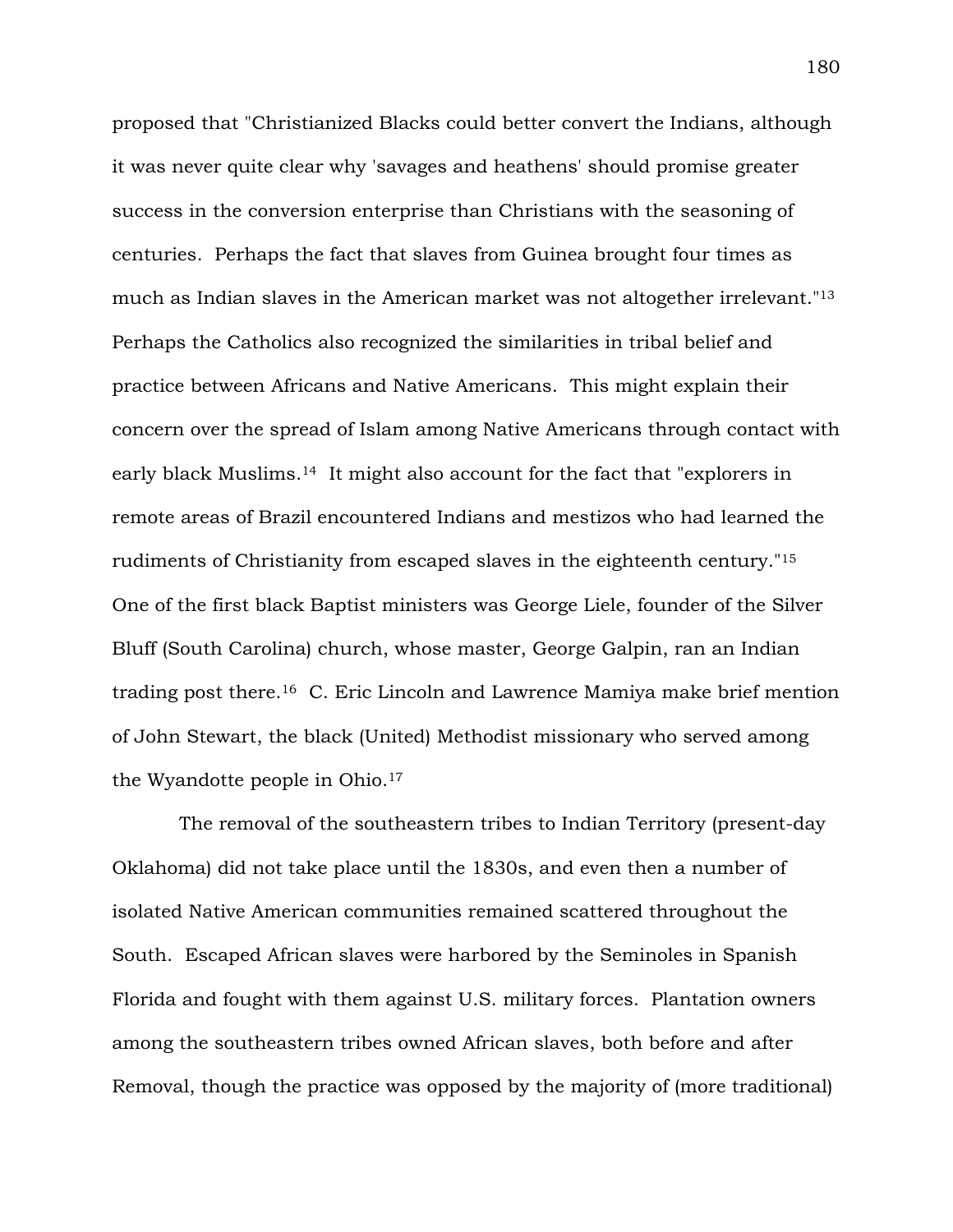tribal members. R. Halliburton Jr. has documented the history of slavery among the Cherokee people, including in his book a number of Cherokee slave narratives.18 Following Emancipation, freed slaves whose former masters were tribal citizens were granted tribal citizenship, and their descendents are tribal members today. The famous Native American leader Black Hawk lives on in the tradition of the Spiritual churches in New Orleans.19 This list could continue indefinitely; suffice it to say that African Americans and Native Americans have a long history of independent interaction that continues today. One local Native American leader has estimated, based on his own informal survey of the African American community, that at least twenty percent of African Americans lay claim to a Native American ancestor.

How might one go about studying the history of cultural and religious interactions between African American and Native Americans? A few important general works have appeared in recent years, including books by Jack Forbes20 and William Loren Katz.21 The vast literature on Native American history and culture may be a useful resource, though the fact that this material is catalogued by tribal group makes a comprehensive survey difficult if not impossible. The growing body of literature on African American culture and religion may one day address this question more directly. But at the present time there does not appear to be any published work on religious interactions between, for example, southeastern Indians and African slaves. It would seem that this dimension of the African American religious experience may be important in light of Wilmore's observation that "the deepest meaning of the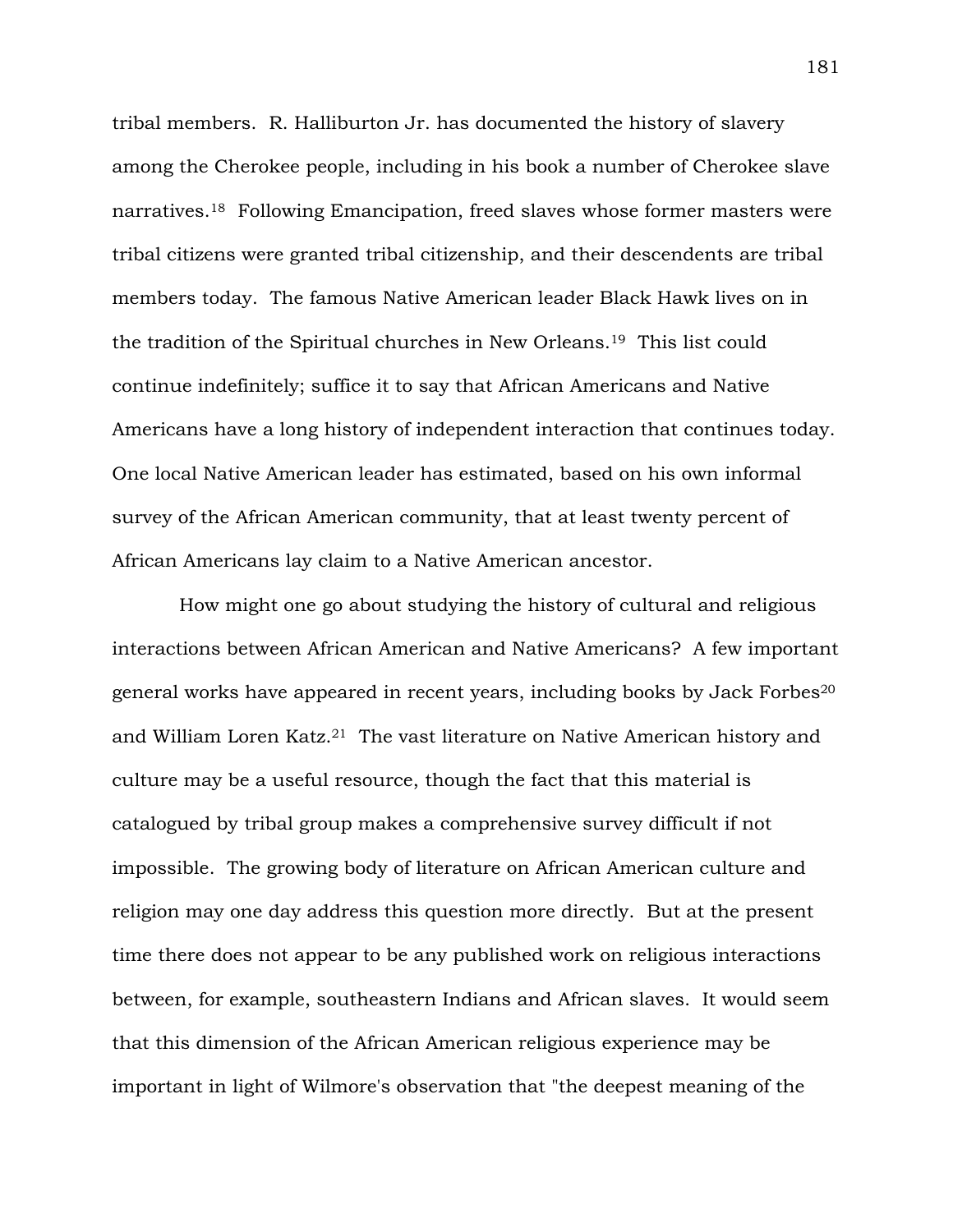black experience lies in the variegated religious and philosophical acquirements of Afro-Americans," and "it is through religious doors that contemporary Afro-Americans may have to walk to find their authentic identity as a people."22

\* \* \*

A comprehensive history of the Native American Christian tradition has yet to be written, a fact which raises some interesting questions about Western scholarship. While some historical and ethnological studies devoted to single tribes or culture areas have examined the ways in which forms of Christianity have been "indigenized" among Native Americans, the only broad surveys that exist have been written from a missiological perspective. While these studies claim to tell both sides of the cultural "conflict"23 or "encounter,"24 their Eurocentric orientation prevents them from being anything more than histories of missions. One work does claim to be an "Introduction to Native American Church History"25 but it, too, tells the story from the perspective of the missionary.

But perhaps the absence of a history of the Native American Christian tradition is not a problem of scholarship but of missiology. A key question involved in trying to understand the history of Christianity among Native Americans is this: Why is there still not an independent Native American church tradition, as there has been among African Americans for more than two hundred years? Phrased this way, the question is somewhat misleading, for there are Native American Christian communities that have been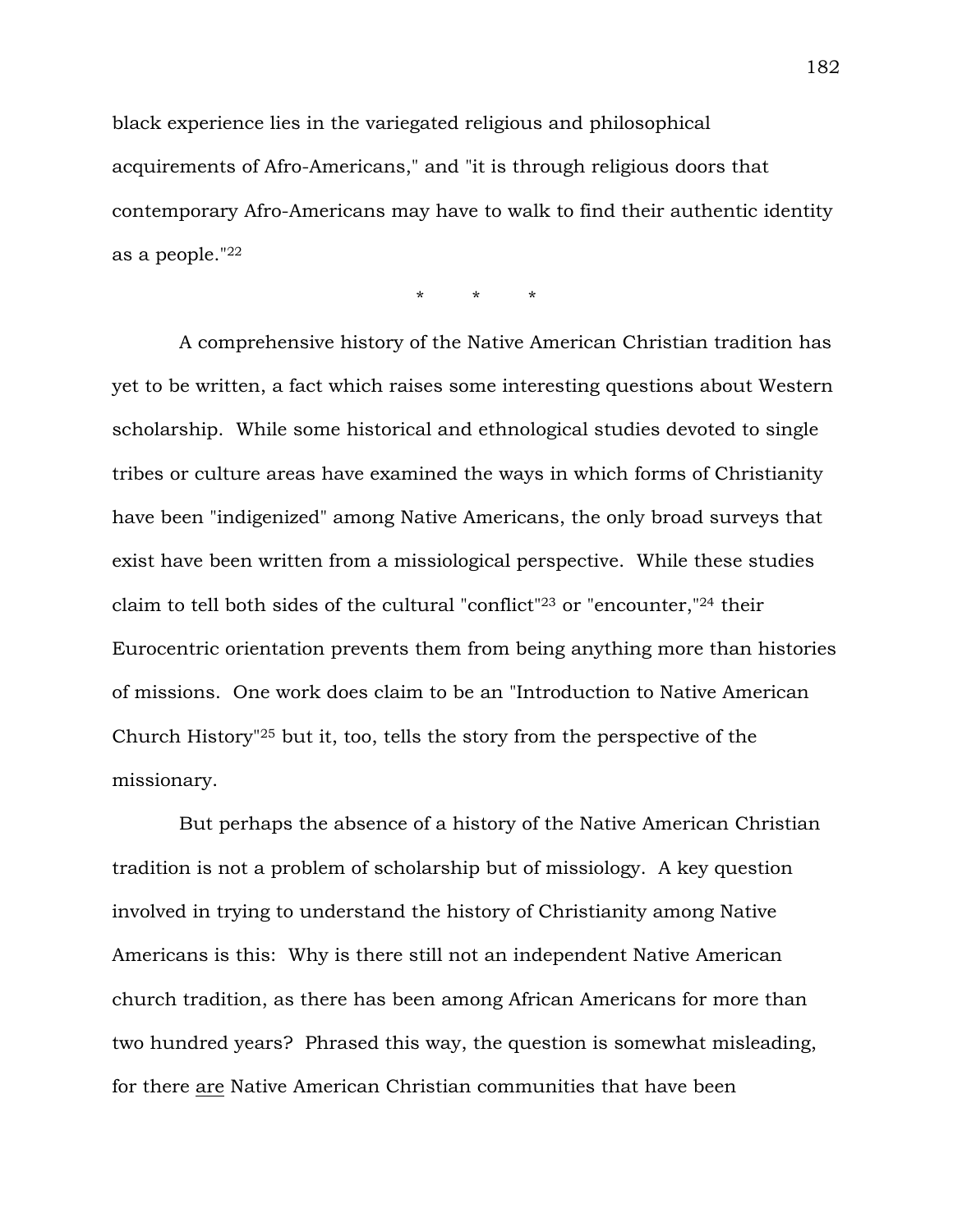independent of white control and white support, though they often go unacknowledged. The Narragansett church in Rhode Island has been autonomous since the eighteenth century, and independent Baptist and Methodist churches have been active among the southeastern tribes since early in the nineteenth century. The Native American Church (the peyote religion) has incorporated a variety of Christian beliefs and practices into its tradition, and many members consider themselves to be Christians. The Indian Shakers of the Pacific Northwest also have adapted Christianity to their own, pre-Christian, religion. Perhaps the question should be phrased like this: Why are there no independent Native American denominations, analogous to the African Methodist Episcopal Church and the National Baptist Convention, i.e., originally related to but now distinct from white mainline denominations?

The most recent survey of "the Native American Christian community" highlights the extent of the problem. R. Pierce Beaver profiles denominational agencies in about forty denominations, and for almost all of them "Indian work" is a division of national missions. He also lists another two-dozen independent, nondenominational mission agencies that target Native Americans. The ministry statistics, based on voluntary responses to mailed surveys, indicate that 2,048 churches are served by 553 Indian clergy and 718 non-Indian clergy. 26 Why do so many Indian churches still rely on denominational support for their economic survival? Why are there still more white missionaries than Indians leading Indian churches? Why do the mainline denominations continue to view Native Americans as missiological objects? In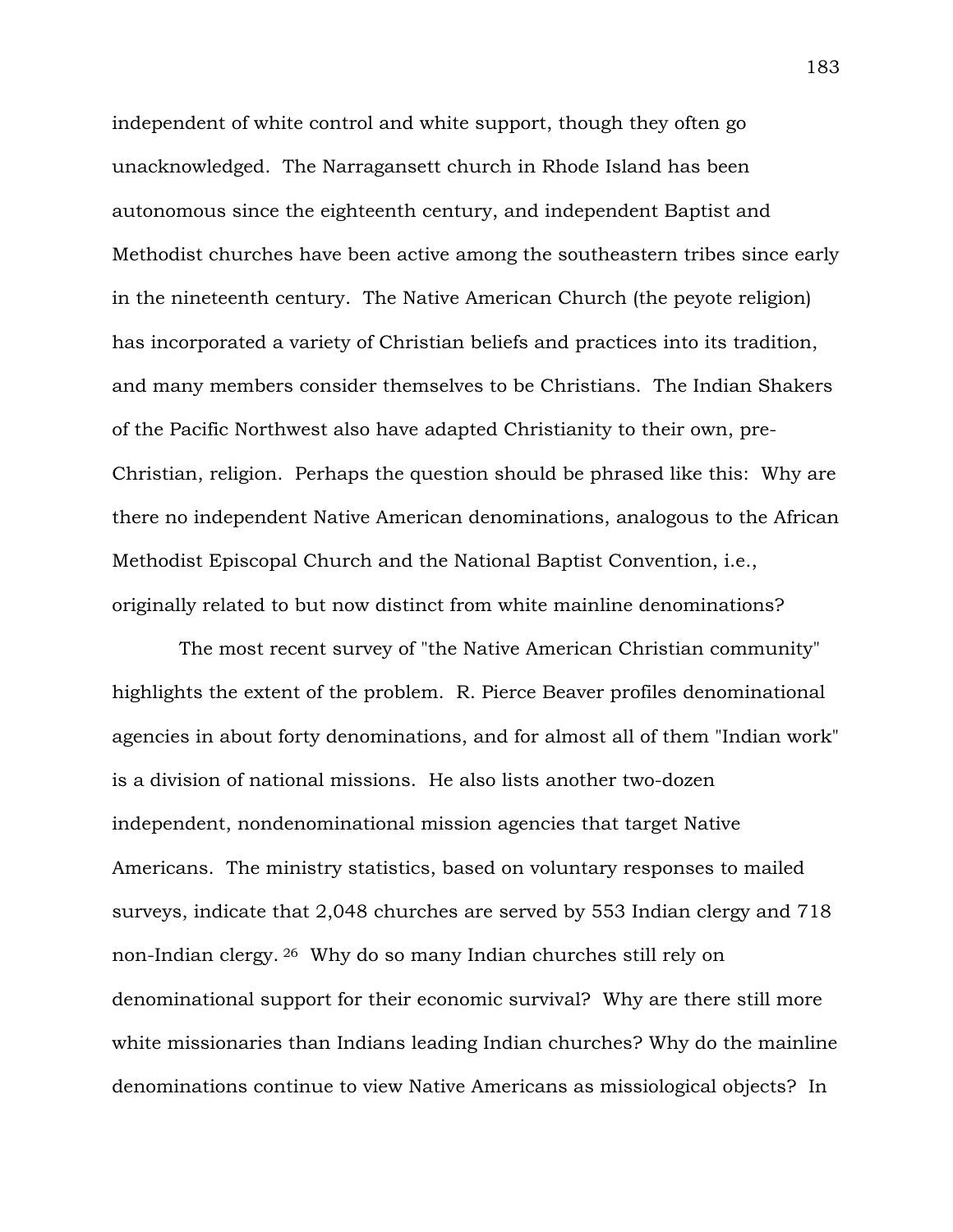other words, why have Native Americans been unwilling or unable to establish "self-supporting, self-governing, self-propagating"27 denominational churches, while the historic black churches have been the primary institutional force behind the African American struggle for survival and liberation?

Before trying to answer these questions directly, it may be worthwhile to review the various theories explaining the rise of the independent black churches. Will Gravely has observed that the central problem of black religious historiography has shifted from the question of African survivals to one of causality. "If the primary historiographical question regarding the rise of African churches is to search for the causes of racially based religious separation, interpretive traditions have commonly emphasized one of two alternatives. The focus has either been on the story of white discrimination and the moral failure of American Christianity, or it has been a celebration of the origin of a Black culture with separate churches—an important feature of its infrastructure." Gravely documents these two interpretive traditions in order to demonstrate that the problem is more complex than is often realized. He suggests three additional historical factors: "the legal achievement and guarantee of religious freedom; the rise of denominationalism in the Second Great Awakening as part of an organizational revolution in American Protestantism; and the compromise within mainstream American religion before 1820 over slavery."28

Wilmore concentrates on the first of Gravely's traditions when he lists "the quest for independence from white control" as the first of "three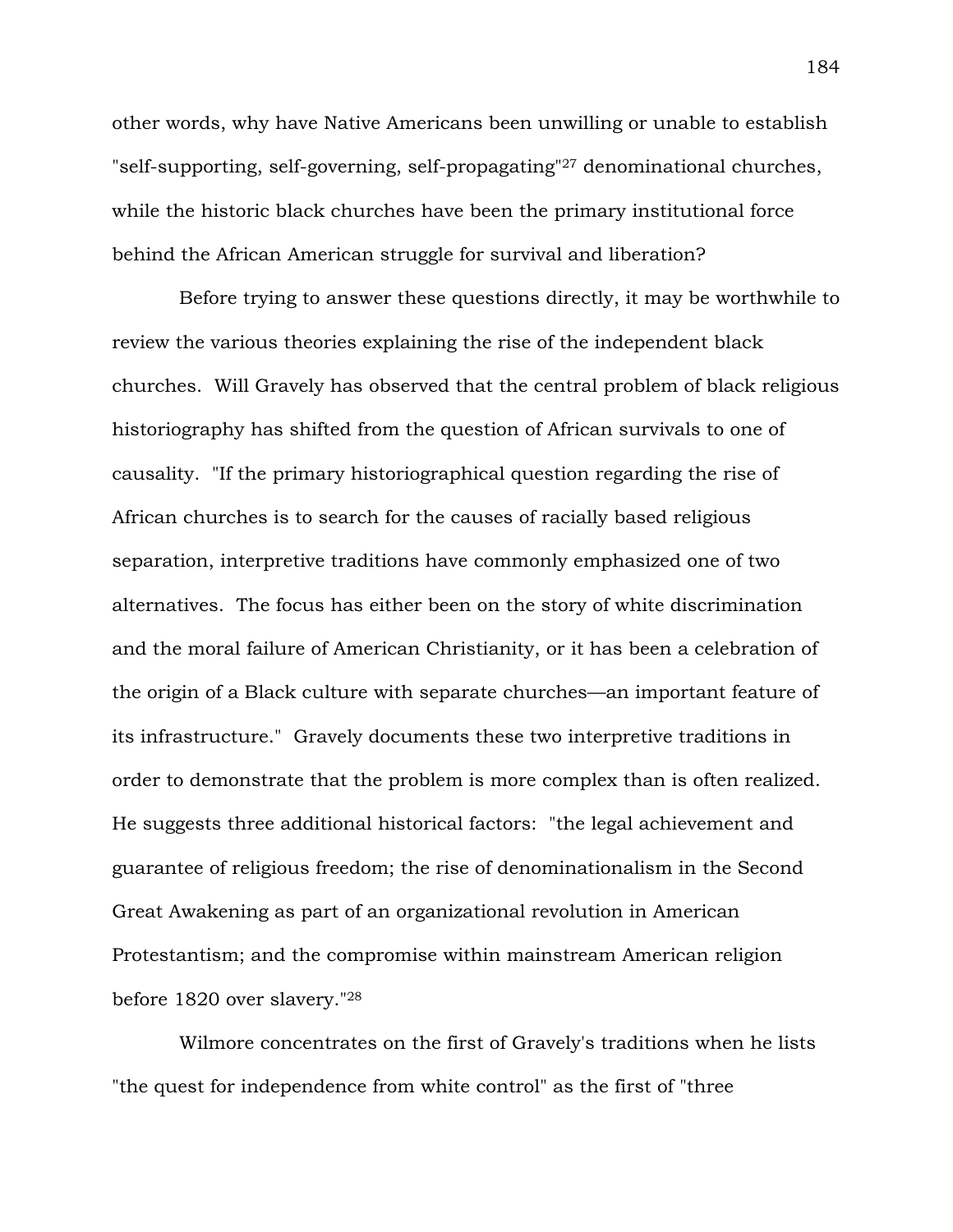characteristics of the radical tradition in black religion."29 "The independent church movement among blacks, during and following the period of the Revolutionary War, must be regarded as the prime expression of resistance to slavery—in every sense, the first black freedom movement." "Born in protest, tested in adversity, led by eloquent and courageous preachers, the black church was the cutting edge of the freedom movement during most of the nineteenth century."30 Regarding the reason why black Presbyterians, Congregationalists, and Episcopalians did not establish denominations independent from white control, Wilmore suggests three differences between them and the Baptist and Methodists: "In the first place, being fewer in number, they did not precipitate the crisis over seating experienced during the large ingathering of citizens and former slaves into the Methodist and Baptist churches. Secondly, there were stronger class affinities and a greater similarity of complexion with the whites among those who were attracted to the other three denominations. Thirdly, the emphasis on an educated ministry in those denominations kept the number of black preachers small."31

Lincoln and Mamiya, in separate chapters on black Baptists, Methodists, and Pentecostals, point out that white racism played a central role in the development of racially segregated denominations. They also suggest, however, that other factors were involved; for example, "partly as a result of heightened race consciousness, partly in reaction to the discrimination of southern white Baptists and the paternalism of northern white Baptists, the independent church movement initiated among black Baptists in the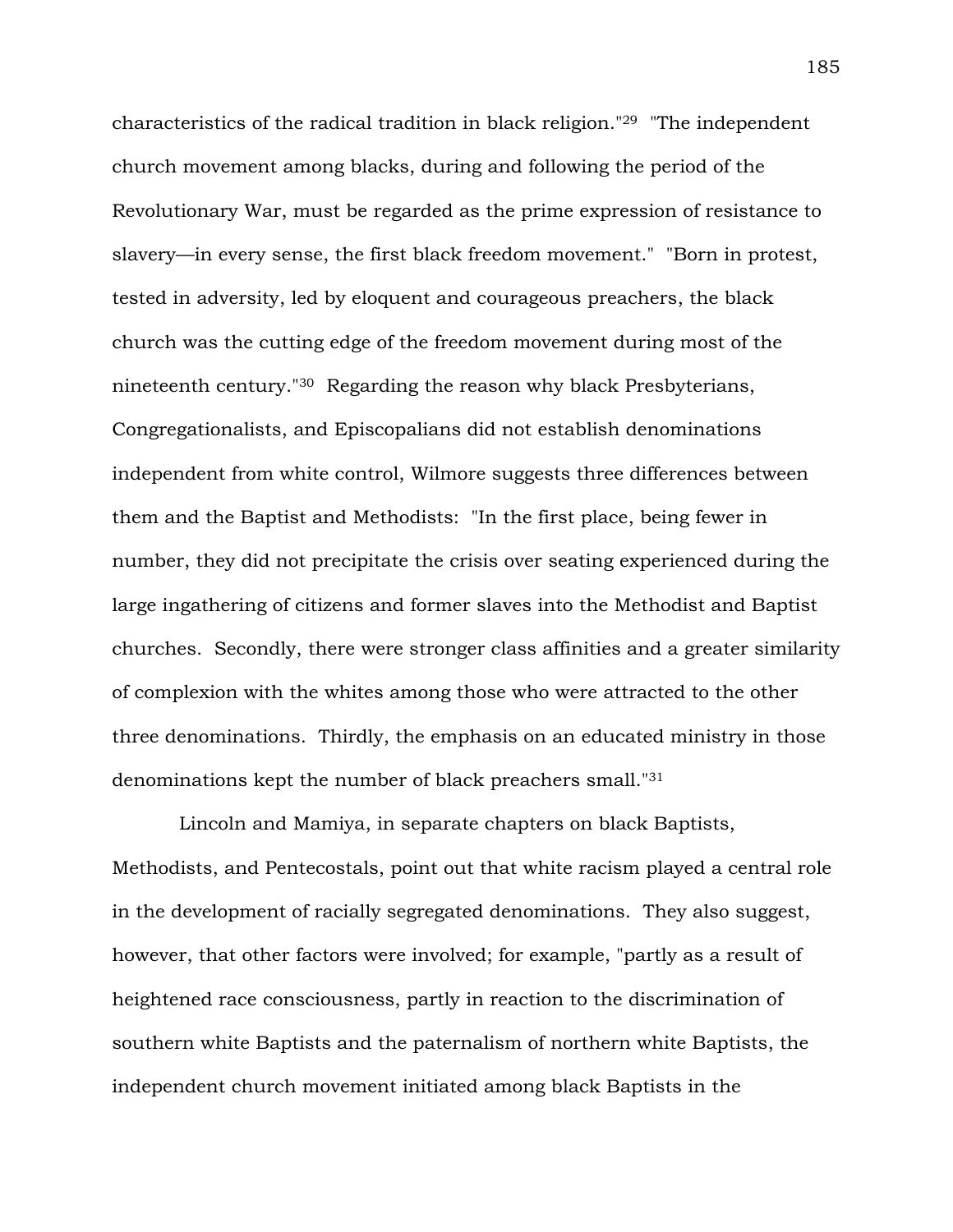antebellum period intensified during the Reconstruction and its aftermath."32 Presumably, what they refer to as "heightened race consciousness" is an expression of what Gravely considers to be the positive development of black culture. It seems clear that this kind of sentiment is evident in the decision by the two largest black Methodist denominations to retain the term "African" in their names.

But do these historic factors adequately describe the origin and development of the independent black denominations? It can be argued that Native Americans have experienced white racism to an extent comparable to the African American experience, though this racism has often taken different forms. Native Americans encountered warfare, disease, and land dispossession at a time when African Americans were being subjected to enslavement. The Civil War brought an end to slavery, but it was soon replaced by an elaborate system of segregation. During this same period, however, white attitudes toward Native Americans shifted to paternalistic assimilationism. The reservation system, whereby Native Americans were segregated geographically, thus allowed white churches to missionize without facing the question of integrated fellowship on a widespread basis.

With respect to the question of cultural development, it is clear that the black church has served a unique role as an institutional focal point in the black community. Among Native Americans, however, the various institutions operating in Indian communities (apart from those ceremonial, medicine, and warrior societies which survived the encounter with Euro-Americans) have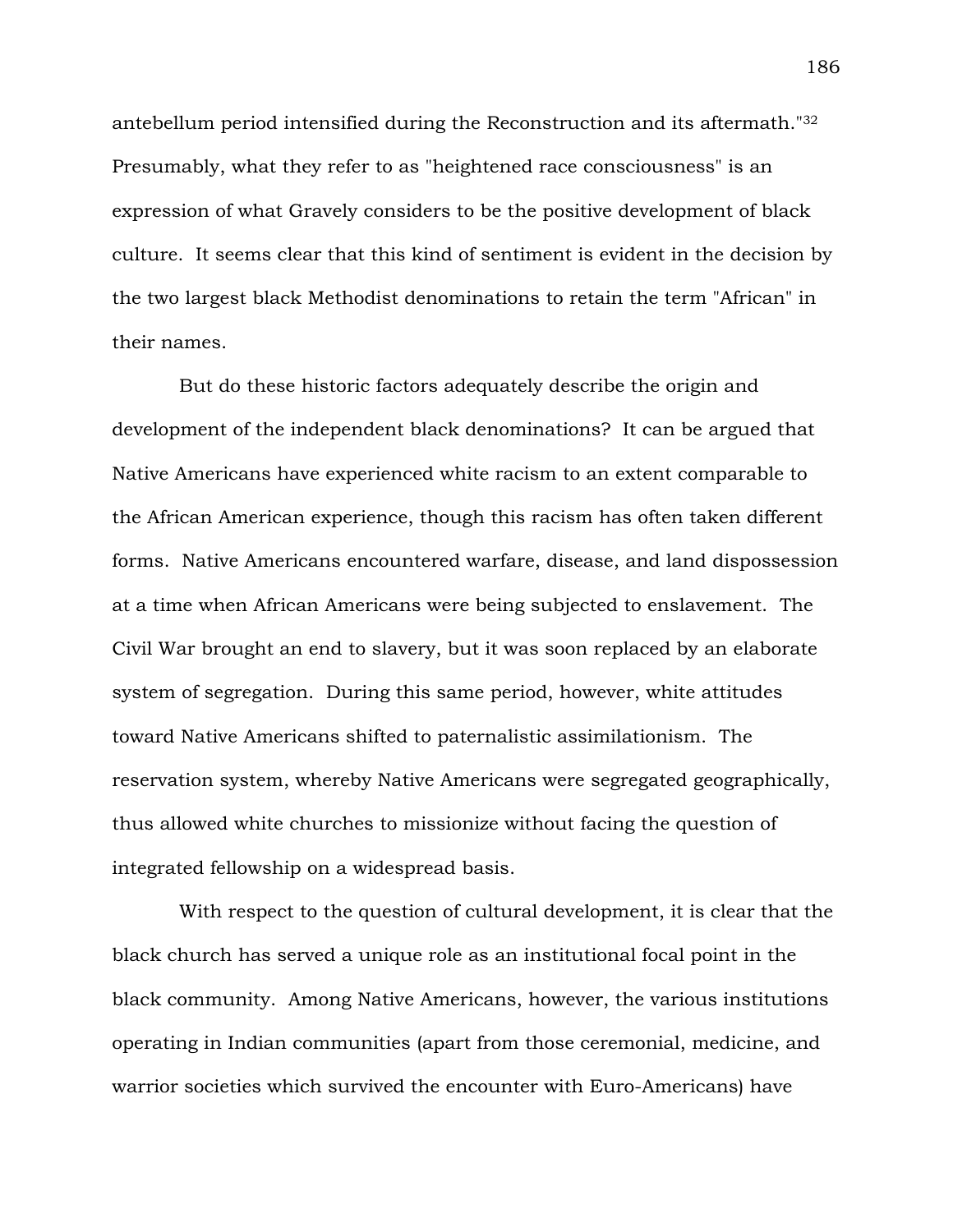been primarily colonial in nature: the Bureau of Indian Affairs, federally sanctioned tribal governments, and missionary-controlled churches. While the question of institutional control is critical, an even more important difference between the African American and Native American experiences may be the persistence of tribalism among Native Americans. Tribalism might be defined rather broadly in terms of both linguistic and religio-cultural distinctiveness. While African tribalism was not completely destroyed during the period of slavery, African American identity did emerge as a primarily racial, not tribal, phenomenon. Though there has been a gradual increase in racial identification among Native Americans, through the loss of language and the sharing of cultural and religious traditions among tribes, it is arguable that Native Americans still rely primarily on a tribal identification. The persistence of tribalism has been a key obstacle to the development of any kind of intertribal Native American Christian tradition, and suggests that the detribalization of African Americans cannot be underestimated in considering causes for the rise of the black church tradition.

\* \* \*

I have barely scratched the surface of only two very complex research problems. In any event, I submit that this superficial analysis does at least demonstrate that there are lessons to be learned from an approach to historical study which crosses cultural, temporal, and disciplinary boundaries. While it is true that Eurocentric scholars—and they more than anyone—need to incorporate into their work a multicultural scope, it seems imperative that all